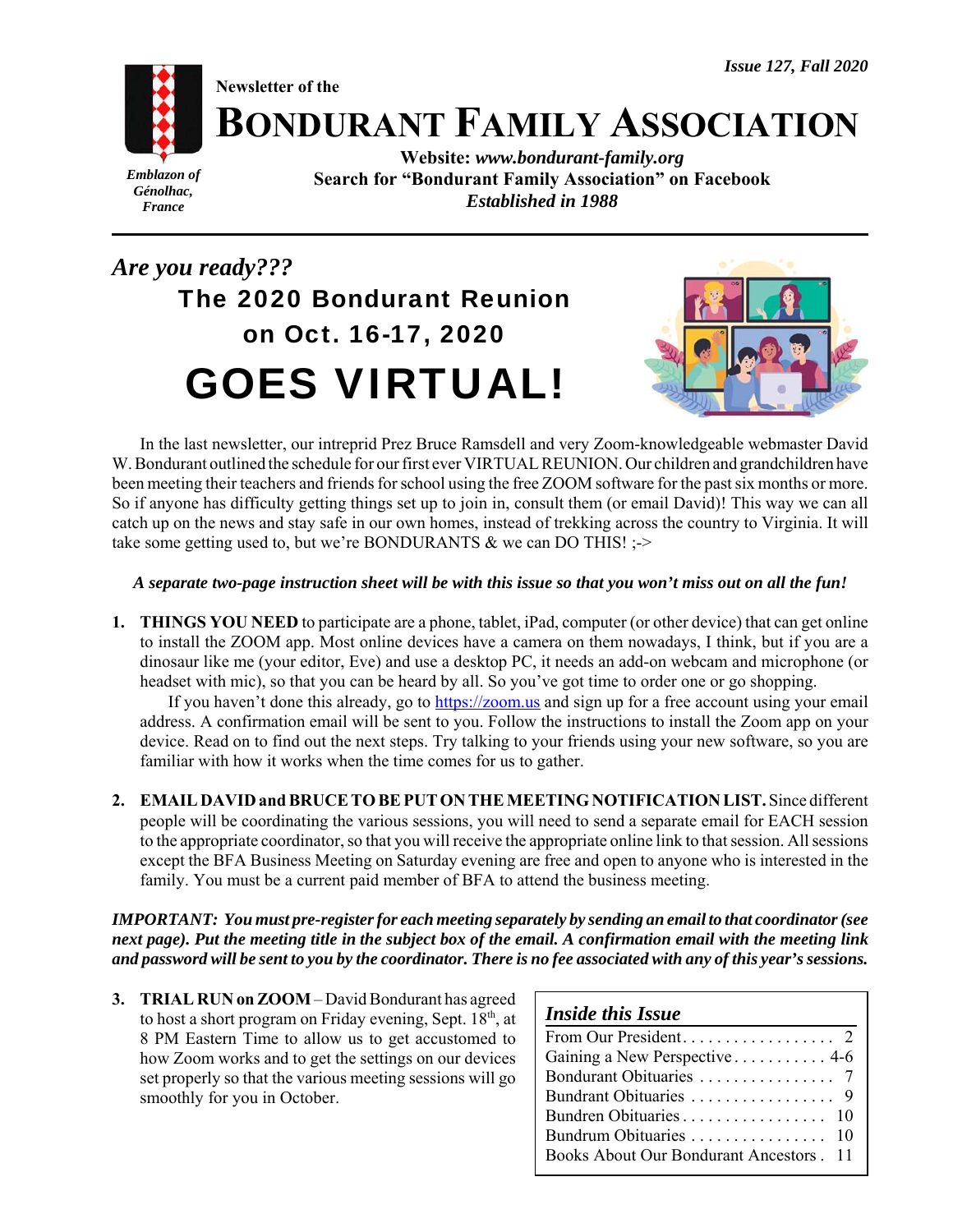

During this session, David will also present his short program about *The Mysterious Death of Paul Bondurant*. **To receive the email with the link and password for this session, send David an email at dbondurant@mac.com with TRIAL RUN in the subject line no later than Wednesday, Sept. 16th.**  Be sure to have Zoom installed on your device and your log-in information handy.

**4. REGISTER FOR THE VARIOUS SESSIONS WITH THE COORDINATOR of that session by Wednesday, October 14th.**

| Date & Time of<br><b>Session</b>                                 | <b>Session Title</b>                                                                                                                                                                                                                                                                                                                                                           | Coordinator               | <b>Register by Email to</b> |
|------------------------------------------------------------------|--------------------------------------------------------------------------------------------------------------------------------------------------------------------------------------------------------------------------------------------------------------------------------------------------------------------------------------------------------------------------------|---------------------------|-----------------------------|
| Friday evening,<br>Oct. 16 <sup>th</sup> , 8PM<br>Eastern        | <b>MEET &amp; GREET</b> – get to know cousins<br>in attendance in this fun virtual gathering.<br>Everyone is welcome!                                                                                                                                                                                                                                                          | <b>Bruce</b><br>Ramsdell  | $sioux$ lake@aol.com        |
| Saturday<br>afternoon,<br>Oct. 17 <sup>th</sup> , 4PM<br>Eastern | <b>BFA PROGRAM</b> – Learn more about the<br>French roots of the Bondurant family in a<br>presentation by Mary Bondurant Warren,<br>David Bondurant and Cynthia Louise<br>Moore – The Bondurants of Génolhac,<br>France. Susan Clark Neese will talk about<br>the Bondurant-Tanner DNA Project which<br>was started this year. Open to all - pre-<br>registration is required. | David<br><b>Bondurant</b> | dbondurant@mac.com          |
| Saturday<br>evening,<br>Oct. 17 <sup>th</sup> , 8PM<br>Eastern   | <b>BFA BUSINESS MEETING – discuss</b><br>plans and activities for 2021; open only to<br>paid BFA members, pre-registration is<br>required.                                                                                                                                                                                                                                     | <b>Bruce</b><br>Ramsdell  | siouxlake@aol.com           |

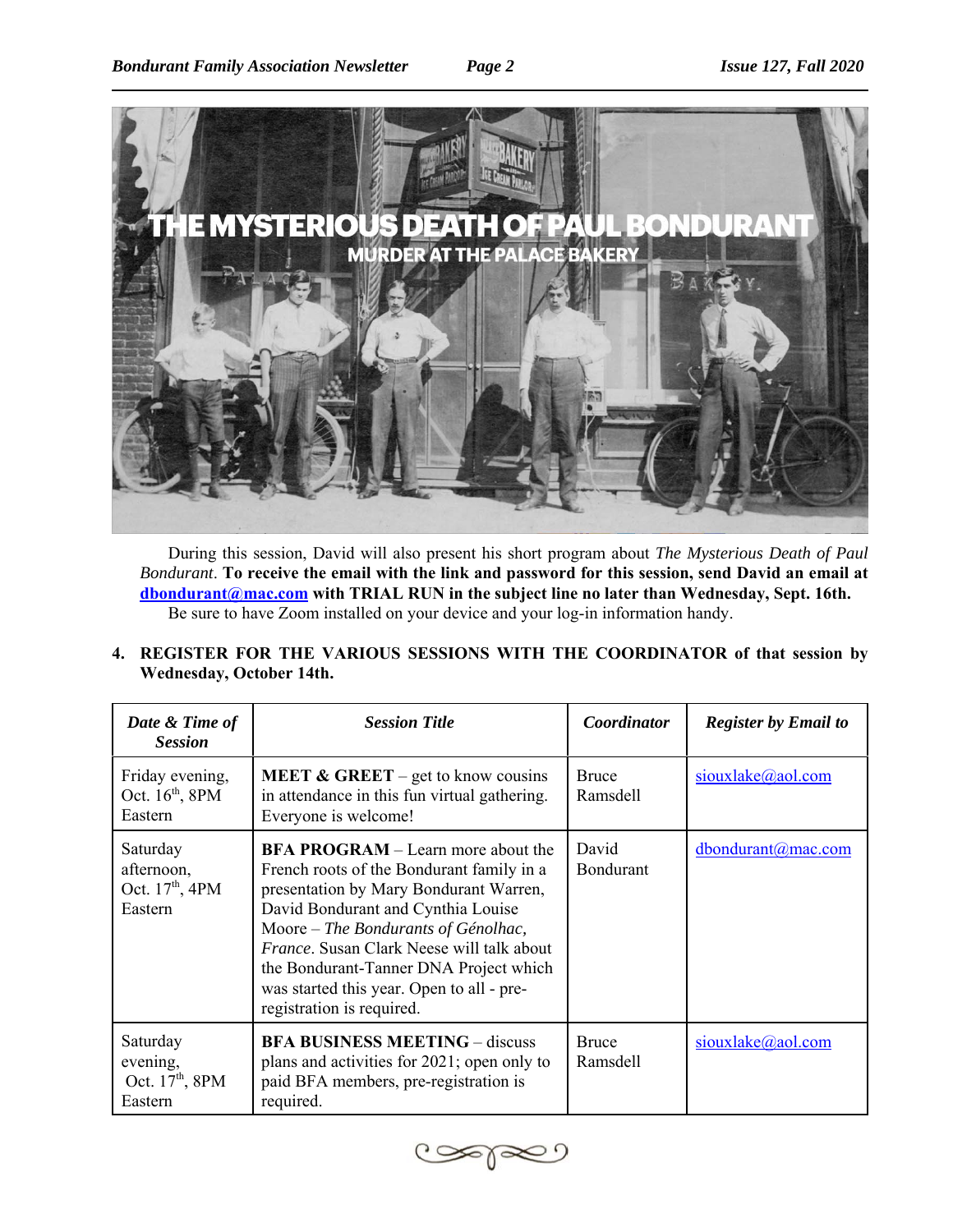## FROM OUR PRESIDENT

Dear Cousins and Friends,

We are pressing ahead with our plans for this year's virtual reunion. Going by what I have experienced using Zoom for meetings and reunions, I think it you all will find it to be extremely rewarding. Do read the Zoom instructions we have included in this issue of the newsletter.

We will be hosting four (4) different sessions:

**1) September 18 at 8 PM Eastern Time. This** will be a brief but interesting presentation given by our Web Master David Bondurant titled "The Mysterious Death of Paul Bondurant or Murder at the Palace Bakery." This will function as a practice session. Use it to test out and practice your ability to use Zoom.

To register for this session send your request and email address to David Bondurant at dbondurant@mac.com. He will put you on his list. Prior to the meeting he will send you a link for the meeting. Be close to your email reader because just prior to the meeting you will receive the password needed to enter the meeting. He may send both the link and password at the same time just prior to the meeting.

**2) October 16th. Friday evening at 8 PM Eastern Time.** This will be our *Meet and Greet*. We will all introduce ourselves and briefly relate our Bondurant Connection to the group. This is just what we do at our annual in-person meetings. Hopefully, it will be just as fun.

To register for this meeting send your request and email address to me, Bruce Ramsdell at Siouxlake@aol.com. I will notify you that you are registered. Just prior to the meeting I will send you the link and/or the meeting number with the password.

If you have your Zoom app already downloaded you can go to join a meeting and put in the meeting number and password. Or you can simply click on the ling provided in your email. Then you will be asked to provide a password.

**3) October 17th, Saturday afternoon at 4PM Eastern Time.** On our *Program* will be two presentations: the first by Susan Neese about our the Bondurant-Tanner DNA project. The second, "The Bondurants of France," will be based on Mary Bondurant Warren's book, *The Bondurants of Génolhac, France* (see last page of this issue for details about it), with additional information and lots of photos of the ancestral homeplaces from David Bondurant and Cynthia Louise Moore.

**4) October 17th, Saturday evening at 8PM Eastern Time.** This will be the *2020 Annual Business Meeting* for BFA and current paid members of BFA are asked to attend, to discuss 2021 activities and projects. Please register by sending me your email address to  $Sioux$ lake $@$ aol.com.

We are looking forward to this year's reunion. It is a perfect opportunity to attend without having to make travel preparations. We Bondurants are a fascinating family. Personally, I get a lot of satisfaction learning about us and meeting cousins from all over the USA. In these later years we have brought in the Bondurants with various spellings. I am especially proud we are now recognizing and welcoming our Bondurant cousins of different races as well as different spellings of the name.

Bruce Ramsdell, President siouxlake@aol.com 404-272-0071

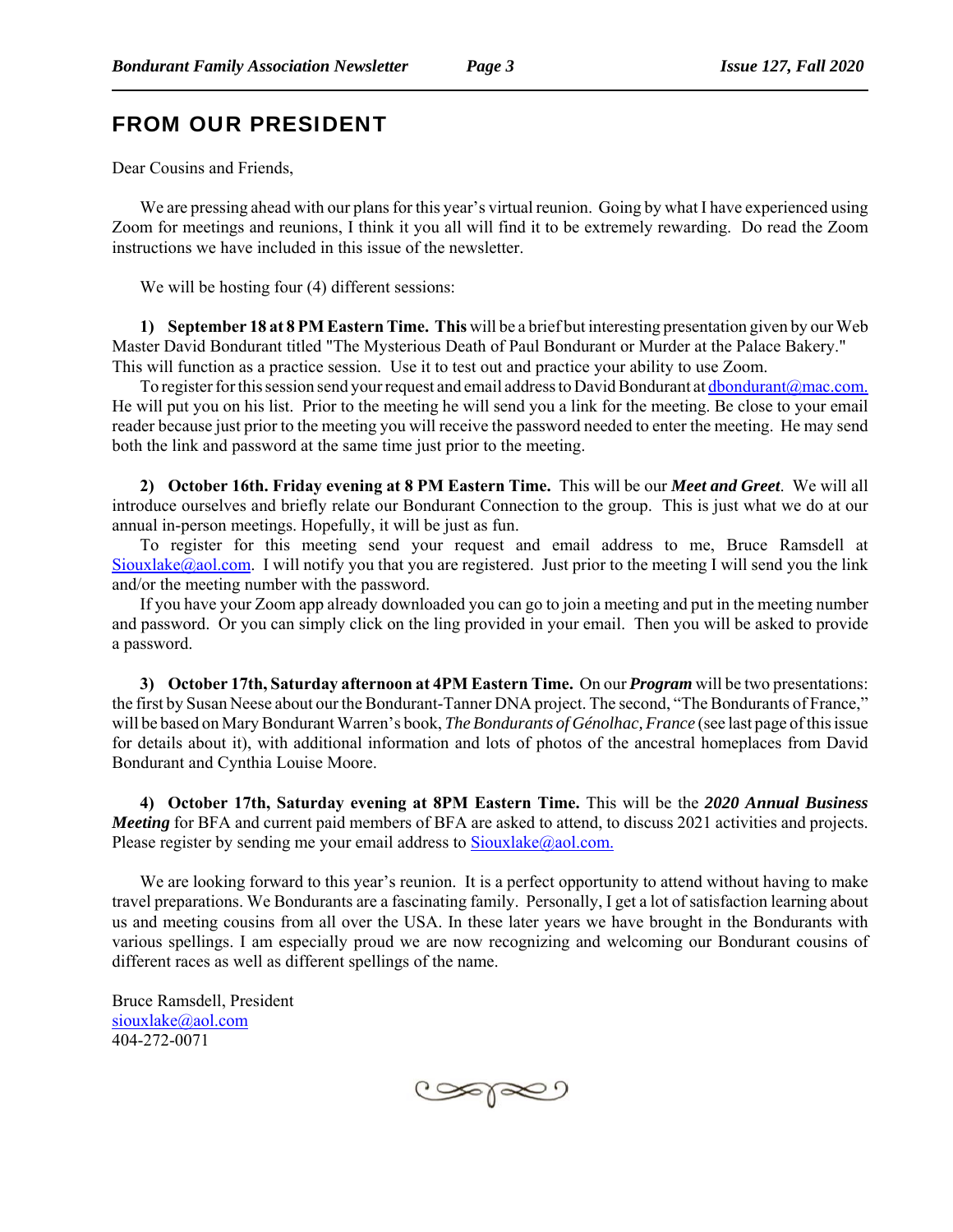# GAINING A NEW PERSPECTIVE

With our much anticipated research trip to Virginia this spring canceled by the pandemic, we have taken this opportunity to re-examine files and notes gathered over the past 50 years more closely for clues to the early branches of the Bondurant (and other spellings) family in Virginia.

As many of you know, the names John, Peter, Thomas, and David appear in multiple generations of the family, which makes it very difficult

to determine their precise links to Jean Pierre and Ann. And since the usual genealogist's "haunts" (archives and libraries) have been closed, we have been looking for digitized images of records online.

Why? What clues have been accepted as "the Gospel" in the past, that don't match records we can find now?? And where ELSE can we look for records that could replace the ones that were lost when the Buckingham County, Virginia, court house burned down in 1868? We're also are trying fine-tune our "What Do We Want to Look For" list. That way when we finally do get to Virginia, our research time can be spent more productively.

For those of you who follow the BFA Facebook page, the lawsuit between two brothers THOMAS BONDURANT and EPHRAIM BONDURANT of Bedford County, Virginia, may be old news, but it is worth examining more closely because multiple Bondurant families are involved, as well as their in-laws, neighbors, and business acquaintances.

SURNAMES of individuals in this case include:

| Bondurant | Jones   | Lockett      | Strange |
|-----------|---------|--------------|---------|
| Bunderant | Jopling | Moore        | Terry   |
| Dowdy     | Kanada  | <b>Noell</b> | Tracy   |
| Hardy     | Kenedy  | Otey         | Wheat   |
| Hewitt    | Lee     | Scott        |         |

#### **LYNCHBURG CITY CHANCERY CAUSE #866, index #1829-007**

In 1826, THOMAS BONDURANT filed a chancery complaint against his brother EPHRAIM BONDURANT for \$200 plus interest. It appears that Thomas considered that the household and personal possessions that had belonged to their father JOHN BONDURANT were collateral for a mortgage that Ephraim had signed in 1811. In 1803 John had given Ephraim a deed for his household goods and livestock, presumably to help pay for his own support, as John lived with Ephraim and his family until his death. Thomas also seems to believe that the division of his father's small estate was unfair to him, and that he was due more money as his share of the estate sale.

From the testimony and depositions, Ephraim was trying to cover a debt of their father JOHN BONDURANT to keep it from going to court before he could sell his crop to pay the debt. From Ephraim's answer to his brother's suit, that piece of paper was a complete fabrication suggested by Thomas to avoid a court case, and that he had never owed his brother a cent! In fact, in March 1826 when the suit began, Ephraim said that Thomas owed him \$100 to \$200!

The original mortgage document is in the digitized file online and here's what it says (caps mine):

*Know all men by these presents that I EPHRAIM BONDURANT of Bedford for and in consideration of the sum of Two hundred [inserted above line] Dollars to me in hand paid by THOMAS BONDURANT of the same County at and before the sealing & delivery of these presents (the ret [receipt] whereof I do hereby acknowledge) have bargained sold granted & confirmed by these presents do bargain, sell grant & confirm to the sd. THOMAS BONDURANT one Bay Horse[,] 1 Sorrel mare[,] 5 feathers beds [featherbeds] & furniture, fifteen Hogs[,] and all my property at my father[']s JNO. BONDURANT premises always and it is hereby agreed between the said parties to these presents that if I the sd. EPHRAIM BONDURANT my extors [executors, heirs, etc.]&c. do & shall well & truly pay or cause to be paid unto the sd. THOMAS BONDURANT or his certain attornies Extors administrators or assigns, the full sum of Two hundred Dollars on or before the Twenty fifth day of Decr. Eighteen Hundred &*

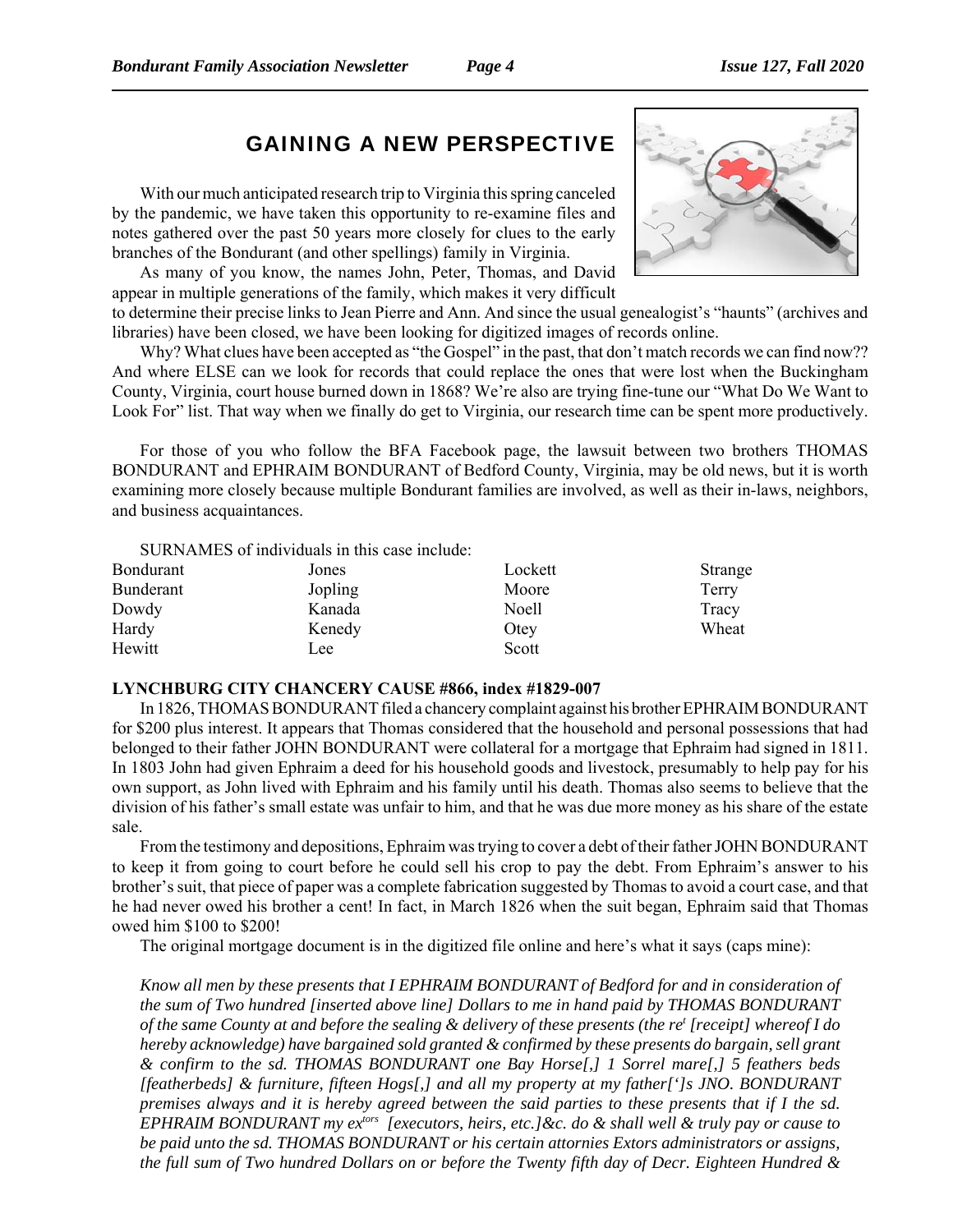*eleven [Dec. 25, 1811] for the redemption of the hereb y bargained premises Then these presents & every clause article condition and thing herein contained shall cease and be [unreadable] Otherwise to remain in full force & virtue[.] In witness whereof I have hereunto set my hand and affixed my seal this 7th day of Octo. in the year Eighteen Hundred & Eleven [Oct. 7, 1811].*

*Sealed, Sealed [sic] Singed [sic] his & Delivered, in the presence of Ephraim Bondurant James Campbell [signed] + Reubin Hughes [signed] mark*



Written on the reverse of this single sheet is the notation from the court: E. Bondurant / Mortgage / Ths. Bondurant. Thomas's complaint has been transcribed below:

*To the Honorable Creed Taylor Esquire, Judge of the Chancery district court holden at Lynchburg. Humbly complaining sheweth unto your Honor your orator THOMAS BONDURANT of the county of Bedford.* 

*That sometime in the year [blank] he loaned to his brother EPHRAIM BONDURANT the sum of two hundred dollars \_ To secure the repayment of this sum the said Ephraim executed to your orator a mortgage of sundry articles of personal property as will fully appear by reference to the deed of mortgage herewith exhibited marked A.*

*About twelve months after the execution of this mortgage, it was by consent of parties deposited in the hands of JOHN BONDURANT their father for safe-keeping; with him it remained until the death of the said John in the year [blank] when your orator again obtained possession of it.*

*Your orator further sheweth that the mortgage was never recorded and that during his life time your orator made repeated applications to his father for it, that he might take some measures to obtain the amount secured upon it, this however was always refused by the said JOHN (under the influence as he verily believes of his brother EPHRAIM) and being very unwilling to enter into an controversy with his father upon the subject he forebore to press it further untill the death of father when he again obtained possession of it as aforesaid.*

*Your orator further sheweth that his brother Ephraim took advantage of the interval during which the mortgage was withheld by his father, to sell and dispose of all or nearly all the property contained in the deed of mortgage without the knowledge or consent of your orator to diverse persons who having no notice of your orators lien would therefore as he is advised be protected in the purchases.*

*All which actings and doings are contrary to equity and good conscience and tend manifestly be injure and oppress your orator[.] In under consideration whereof and for as much as your orator is [unreadable]idiless in the premises at law, and relieveable [sic] only in equity where matters of this sort are properly cognisable. He prays that the said Ephraim may be made a party defendent [sic] to this his bill of complaint and compelled on oath to answer the several allegations thereof that he may be decreed to refund the aforesaid sum of \$[blank ] with interest & for such other and further relief to and may it please your honor to award process &c [etc.]*

#### *J. Hendrick for complt*

*The answer of EPHRAIM BONDURANT to bill of Complaint exhibited against him in the Superior Court of Chancery for the Lynchburg Distribt by THOMAS BONDURANT.*

*This defendant saying &c for answer says: That he admits he did sign, seal and deliver the paper refered to in the bill, and which is therein called a mortgage; but that he denies expressly, that said paper was founded on a valuable consideration whatsoever, or that he, the defendant, at the time it was so signed, seals, and delivered by him, was indebted to the plaintiff in the sum of two Hundred dollars, or any other amount whatsoever. The facts in relation to said paper were then - This defendant at that the time it was enacted was sued for a debt on account of his father, and not being then prepared to pay it and being apprehensive a judgement would be obtained, and execution issued against him before he could get his Crop to market, it was proposed by the plaintiff, that this defendant should execute the paper in question in order to [inserted between the lines] cover the property & [end insertion] to gain time, so that he might be enabled to sell his Crop, & pay the debt for which he was sued as aforesaid,*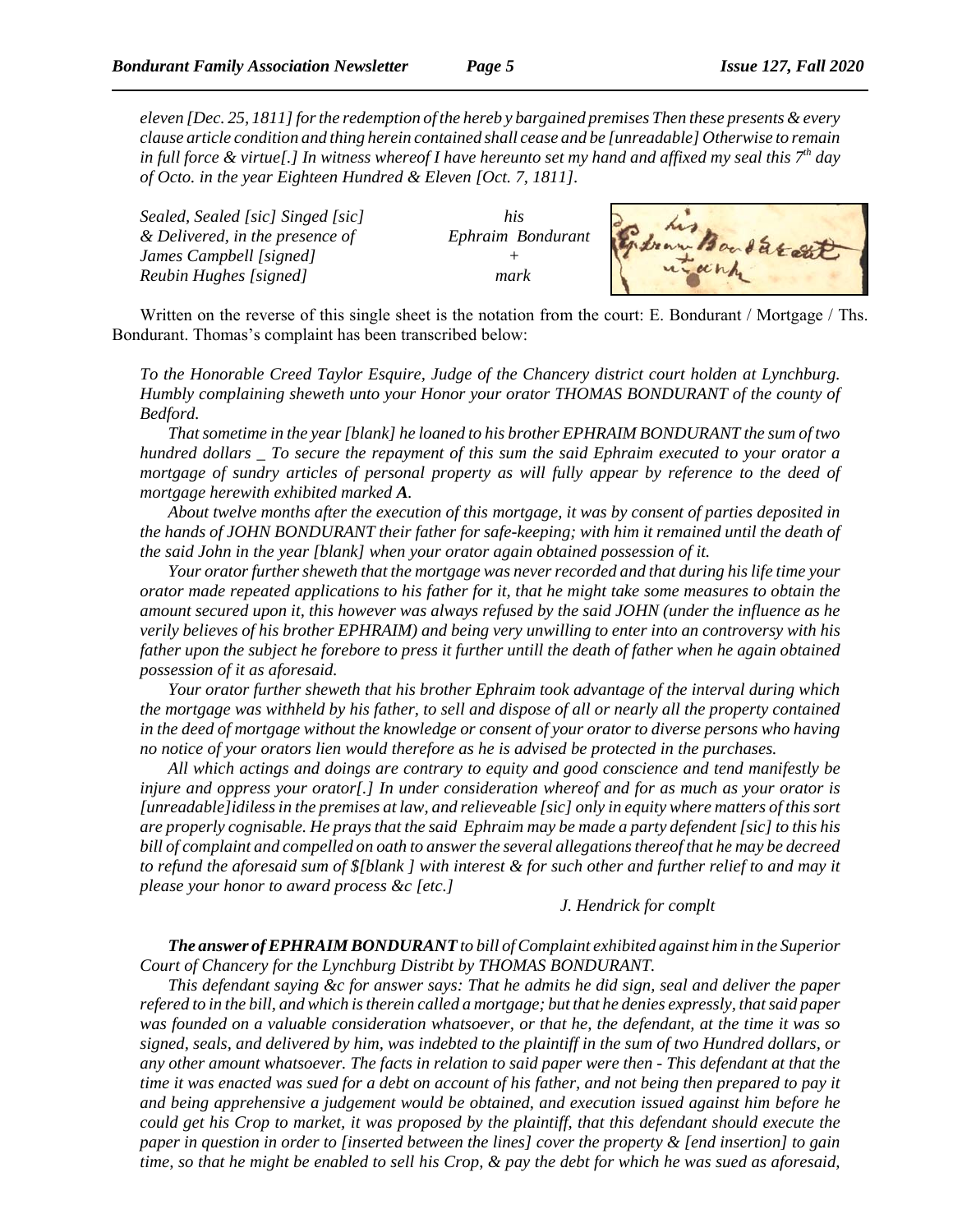*without a Sacrifice of his property. This defendant being thus pressed by pecuniary difficulties was induced by the persuasions of the plaintiff to execute the paper in question, and did so accordingly, with the distinct understanding, and agreement between the plaintiff and this defendant at the time, that it was merely nominal, and should be surrendered to this defendant, or destroyed, as soon as the purpose for which it was executed as aforesaid had been accomplished; that is to say, so soon as this defendant should have paid the debt for which he was being sued as aforesaid. This defendant shortly after said paper was executed paid the debt for which he was sued as aforesaid, and from that time until very recently heard, or thought nothing more of said paper, and indeed had almost forgotten that it had been executed.*

*This defendant again denies that he owed the plaintiff one cent at the time said paper was executed, either for money lent, or on any other account — and avers that the sum of two Hundred [Hundred written in a second time] dollars inserted in said paper as a consideration, was entirely colorable, and nominal. This defendant denies that said paper was delivered to his father for safe keeping; and he does not know, believe or admit, that the plaintiff ever applied to his father for said paper, or that his father refused to deliver it to him. This defendant admits, that he has sold (as he had a right to do) a part of the property mentioned in said paper.*

*This defendant denies that owes the plaintiff one cent; on the contrary the plaintiff is justly indebted to this defendant from one to two Hundred dollars – This defendant denies that the plaintiff has ever asserted, or set any claim to the money, or property mentioned in the paper aforesaid (called in the bill a mortgage) or to any [continued on right half of page] part thereof, from the date of said paper until recently, a period of about fifteen years. This circumstance of itself goes clearly to prove that the plaintiff knew he had no such claim, or right.*

*The plaintiff at the date of the said paper was in rapacious circumstances himself and has so continued from that time to the present. This defendant on the Contrary has allways been able to have discharged such a claim as the one in question either in money or property.*

*Having thus fully answered this defendant prays to be hence dismissed with his Costs &c. Ephraim [x] Bondurant his mark*

*Corporation of Lynchburg to wit,*

*The said Ephraim Bondurant this day under oath before me a justice of the peace for the Corporation aforesaid, that the statements made in the foregoing answer are true. Given under my Hand this 24th day of March 1827.*

*Abram R North* 

Numerous depositions in the case were taken in Bedford, Liberty and Lynchburg, from neighbors, business associates, and even in-laws and siblings of the feuding brothers! And they are very revealing about the brothers and other members of the family!

One deposition stated that Thomas "liked drink" and rarely had any extra cash on hand to lend out. The deposition from LITTLEBERRY BONDURANT of Liberty, VA, and several others, concerned the truthfulness of JEREMIAH LOCKETT, under questioning by the plaintiff Thomas Bondurant. Nothing was asked about the suit!



Jevernich Lockett

Unfortunately sometimes the truth can hurt, even in the  $21<sup>st</sup>$  century, so be prepared to learn more about this family in the early 1800s than you ever wanted to know, by reading the all 73 pages of these original documents. They are now digitized and available online from the Library of Virginia (link below). It is fascinating reading!

**SOURCE:** LYNCHBURG CITY CHANCERY CAUSE #866, index #1829-007, 73 pages, Library of Virginia Chancery Records collection – https://www.lva.virginia.gov/chancery/case\_detail.asp?CFN=680-1829-007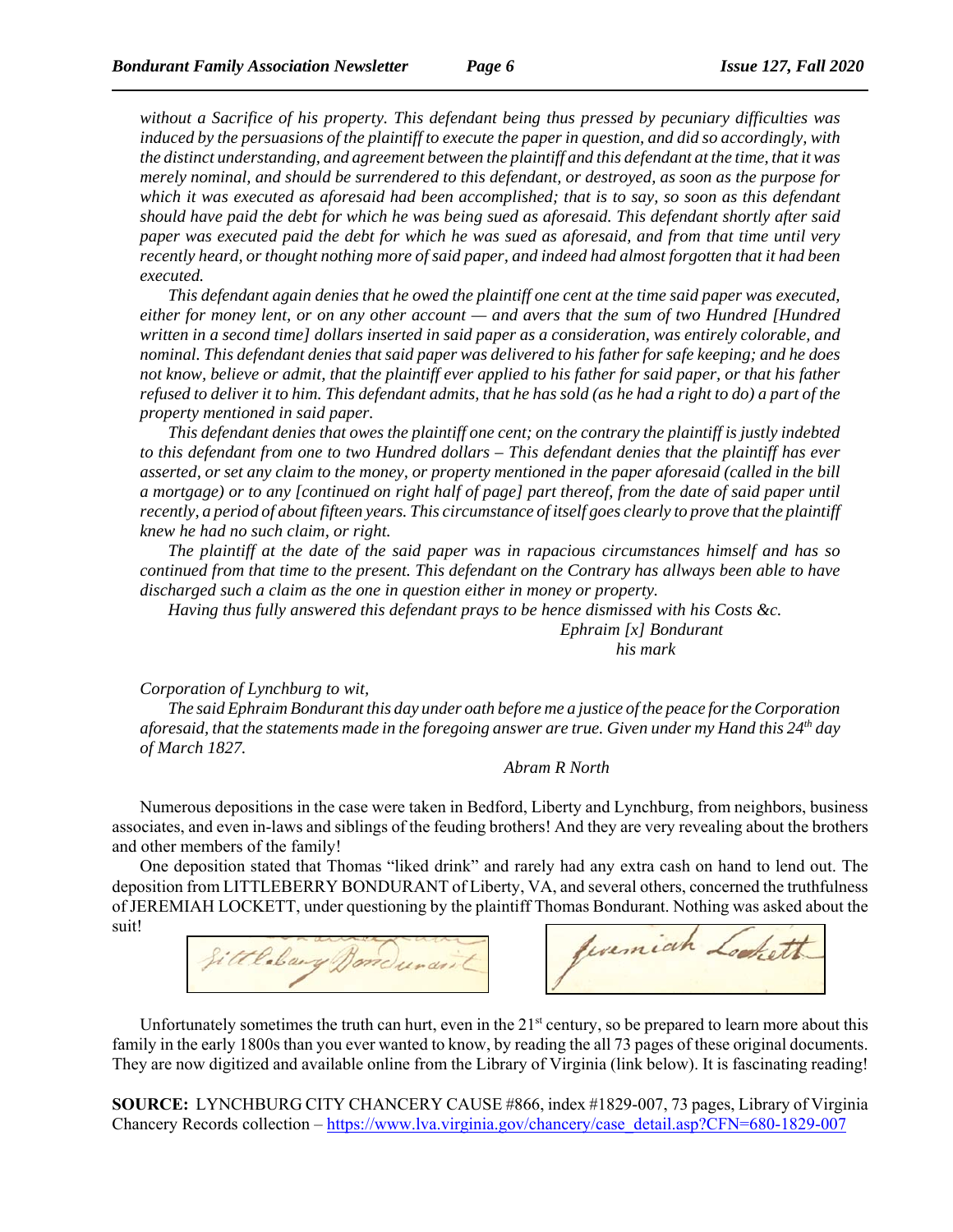**Bondurant Obituaries** found in newspaper archives from June 29 to August 31, 2020, on the subscription website www.genealogybank.com and elsewhere, compiled September 5, 2020, by EBM.

#### **John Banner Bondurant, Jr. December 21, 1929 - August 7, 2020**

John Banner Bondurant, Jr., 90, died on Friday, August 7, 2020. He was the son of John Banner Bondurant, Sr. and Annie Stuart Bondurant. John was preceded in death by his wives, Faye G. Bondurant and Jean B. Bondurant, brothers Henry, Bobby, Charlie and sisters, Marie Bondurant and Lucy Cook. He is survived by his sister Ruth Bondurant of Seven Lakes, son Tim (Zebbie) of Salisbury, daughter Sherrie Bondurant and grandsons Jonathan and Brandon Greear of Brandon, Florida.

John attended N.C. State University where he studied engineering and ran on the track team. He served in the U.S. Army as an engineer and was a longtime member of the Guilford College Fire Department. He was employed at Carolina Steel for more then 25 years in the bridge drafting department. He enjoyed traveling with his family and friends. He had many adventures on the Amazon, the Galapagos Islands, Peru, traveling the western U.S., camping and water sports, especially water skiing. There will be a private graveside service Saturday, August 15, 2020 at the Friends Cemetery in Guilford College, NC. Forbis and Dick Guilford Chapel is serving the family and online condolences may be offered at www.forbisanddick.com.

*Greensboro News & Record* (NC) - Friday, August 14, 2020 https://www.forbisanddick.com/obituaries/John-Bondurant-2/

#### **Judith Ann Bondurant December 12, 1962 - July 31, 2020**

RICHMOND - Judith Ann Bondurant, 57, died on July 31, 2020. Celebration of Life service Saturday at 11 a.m., at S. Jones Funerals and Cremations, Enfield NC. Visitation one hour prior to service. It is with sincere sadness that S. Jones F. and C. announces the earthly transition of Ms. Judith Bondurant. Ms. Bondurant peacefully answered the Master's call on July 31, 2020 at VCU North Hospital, Richmond, VA.

On Saturday, August 08, 2020, between the hours of 10 am and 11 am, Ms. Bondurant will lie in state in the chapel of S. Jones Funerals and Cremations for those who wish to pay their respect prior to the Celebration of Life services reflecting Ms. Judith Bondurant's journey while on earth beginning at 11:00 am. Ms. Bondurant and her adored family will be escorted to the Glorious Church of Jesus Church Cemetery for Committal Rites.

*Rocky Mount Telegram* (NC) - Friday, August 7, 2020 *Daily Herald* (Roanoke Rapids, NC) - Thursday, August 6, 2020 *The Daily Reflector* (Greenville, NC), North Carolina, Friday, August 07, 2020 https://www.tributearchive.com/obituaries/17712459/Judith-Ann-Bondurant

*Editor's Note: Based on a search of Ancestry records, it is believed that she was the daughter of Arthur Lee Bondurant (1927-1988) and Edna Lee Harper (1926-2018).*



#### **Zachary Wayne Bondurant Jan. 9, 1982 - July 27, 2020**

Zachary Wayne Bondurant, 38, of Greenfield, OH, died at 11:42 p.m. Monday, July 27, 2020 in Riverside Methodist Hospital, Columbus, following an extended illness. He was born Jan. 9, 1982, in Hillsboro, OH.

Surviving are children, Kaylee Keller, Macie Bondurant and Zachary Bondurant, all of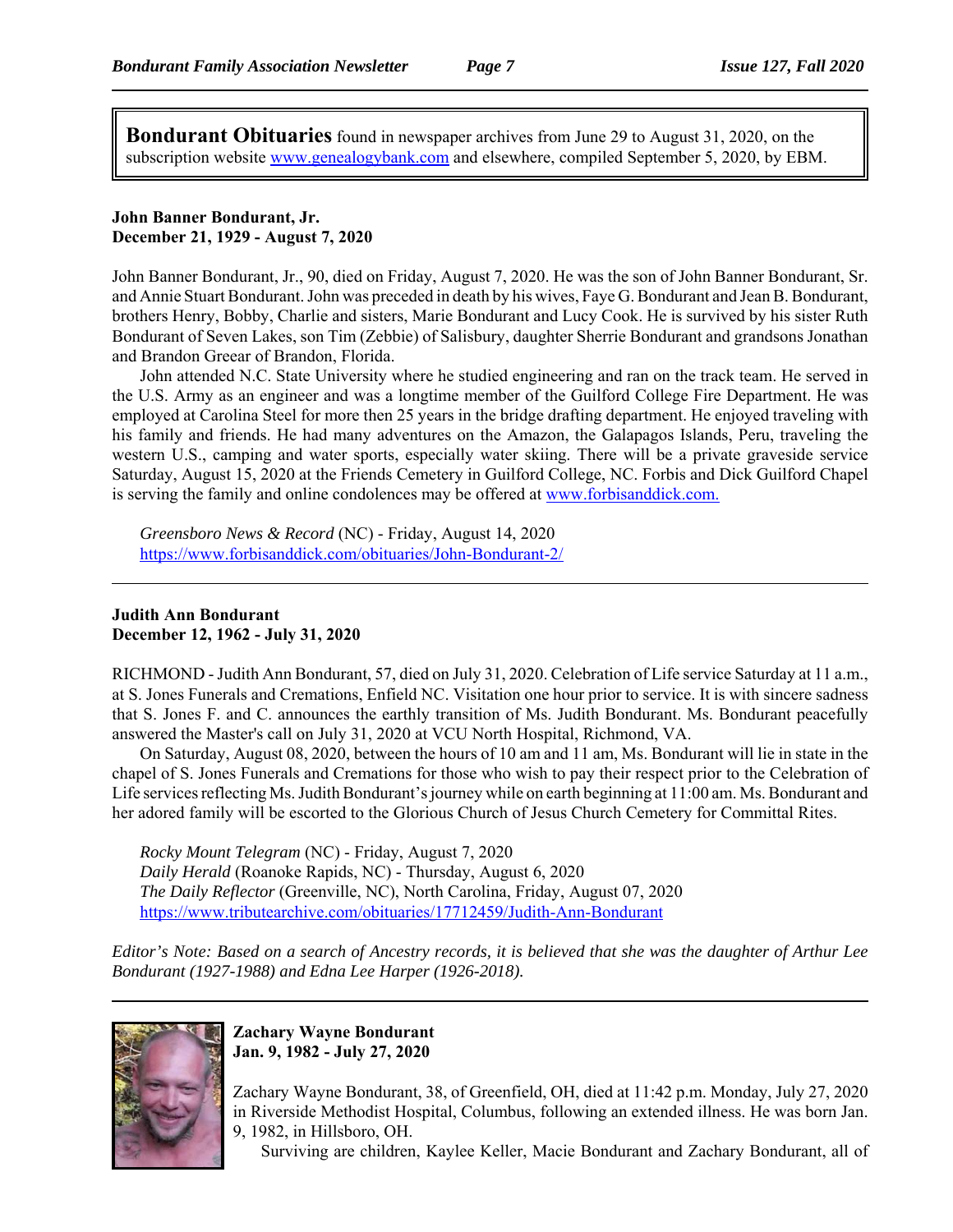Marion, and Isabelle Bondurant and Jolene Bondurant of Lima; mother, Kandi Hester Fowler and Andres Perez, both of Greenfield; father, Rex C. Sr. (Sharon) Bondurant of Oak Hill; a brother, Rex C. Bondurant Jr. of Jackson; sisters, Crystal Bondurant and Ashley Fowler, both of Greenfield, and Shannon (Richard) Price of Oak Hill; stepbrothers, Jake Fowler and Josh Fowler, both of Bainbridge; a stepsister, Shellie LaSure of Greenfield; and several nieces, nephews, aunts, uncles and cousins.

He was predeceased by a daughter, Kandace Bondurant; a brother, Donald D. Hester; grandparents, Chatman and Faye Bondurant and Lawrence and Linda Hester; and uncle, Tex Bondurant.

Funeral services will be held 1 p.m. Tuesday, Aug. 4 in the First Presbyterian Church, Greenfield, with Pastor Mike Anderson officiating. Burial will follow in the South Salem Cemetery. Arrangements are under the direction of the Ware Funeral Home.

*The Times-Gazette* (Hillsboro, OH) - Wednesday, July 29, 2020 https://www.warefh.com/obituary/Zachary-Bondurant



#### **Weldon Rayford Bondurant May 16, 1936 ~ July 11, 2020** (age 84)

Tobaccoville - Weldon Rayford Bondurant, 84, passed away at his home on Saturday July 11, 2020, with his family by his side. Weldon was born on May 16, 1936, in Stokes County, to the late Carson and Lena Martin Bondurant. Mr. Bondurant was a member of Boyles Chapel Primitive Baptist Church, and was a United States Army veteran. In addition to his parents, he was preceded in death by sisters, Treva Davidson and Erma Jean.

Left to cherish his memory is his wife of eleven years, Louise Smith Bondurant; daughter, Amy Jane Bondurant Southern and husband Barry; son, Mark Rayford Bondurant and wife Lisa; step daughters: Beverly Gentry and husband Gary, Donna Kiger and husband Jeff, and Shannon Booth and husband Jeff; a brother, Darrell Bondurant and wife Margaret; sisters: Mary Francis Roberson and husband Harry, Linda Vernon and husband Jerry; and a brother-in-law, Larry Davidson. Also surviving is his granddaughter, Lauren Bondurant, and step- grandchildren: Brandon Gentry and wife Melissa, Shane Watson and wife Sheila, Taylor Vaden, and wife Le Ann, Bailee Gentry, Mallory Phelps and husband Alex, Mackenzie Southern, Keeghan Southern, and Kaitlin Southern.

The family will receive friends and loved ones from 5:00 – 6:00 PM on Monday July 13, 2020. Funeral services will be held beginning at 6:00 PM at Slate Funeral Home in King, NC with Elders Jeffrey Whitaker, and Rodney Marshall officiating. Interment will immediately follow at Boyles Chapel Primitive Baptist Church cemetery. Slate Funeral Home is honored to serve the family of Weldon Rayford Bondurant. Online condolences may be extended to the family at www.slatefh.com.

https://www.slatefh.com/obituary/Weldon-Bondurant



**Anthony A. Bondurant September 28, 1960 - July 8, 2020**

Anthony A. Bondurant, age 59, was called home July 8, 2020. Survived by loving wife, Latricia Bondurant; children, Chanelle, Anthony, Jr., and Ciara Bondurant; 2 grandchildren; brothers; and other relatives. Life Celebration 3PM Friday, July 17, 2020 at Mt. Zion Church, 1580 Union Ave., Columbus, OH. Interment 12PM Monday, July 20, 2020 at Dayton National Cemetery, 4400 W. Third St., Dayton, Ohio. Arrangements entrusted to Smoot Funeral

Services, 4019 E. Livingston Ave., Cols., OH., 614-444-1463.

*The Columbus Dispatch* (OH) - Thursday, July 16, 2020 https://www.smootfuneral.com/obituary/Anthony-Bondurant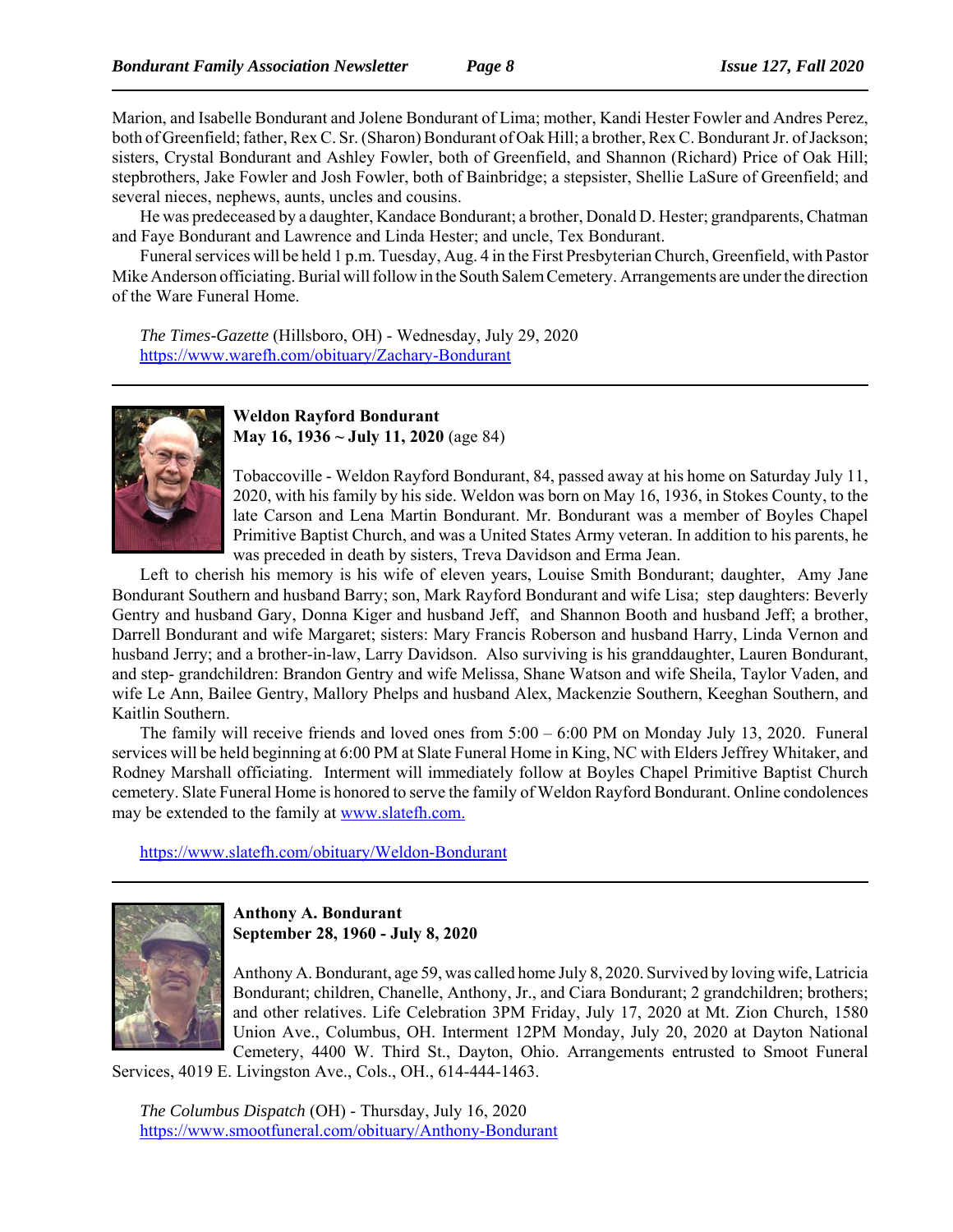*Editor's Note: From records found on Ancestry, Anthony Andrew Bondurant was the son of Paul Donald Bondurant (1934-2017) and Elnora Bailey Bondurant (1938-2009).*

**Bundrant Obituaries** found in newspaper archives from June 29 to August 31, 2020, on the subscription website www.genealogybank.com and elsewhere, compiled September 5, 2020, by EBM.

#### **Marilyn Faye Moore Gipson August 21, 1954 - July 22, 2020**

Marilyn Faye Moore Gipson was born August 21, 1954 in Waynesboro, TN the daughter of the late Paul and Mildred Morris Moore. Miss Gipson departed this life on July 22, 2020 in Florence, Alabama at the age of 65 Years, 11 Months, 1 Day.

She was a member of the Green River Baptist Church in Waynesboro. She worked for many years as a truck driver and loved spending time with her family and friends. She was also proud of her grandson Ben who is currently serving his country in the United States Navy.

She is survived by two sons, Kenric Gipson and wife Monica of Waynesboro, TN, Wiliam Paul Gipson and wife Rachel of Pegram, TN; three brothers, Guy Moore of Lawrenceburg, TN, Richard Moore and wife Barbara of Waynesboro, TN, Tony Moore of Lebanon, TN; two sisters, Margaret Coln and husband Bobby of Savannah, TN, Patricia Plunk and husband Johnny of Michie, TN; four grandchildren, Ben Gipson of Kings Bay, GA, Ellie Grace Gipson of Waynesboro, TN, Haley Gipson of Pegram, TN, Kensley Gipson of Pegram, TN; several nephews and nieces

In addition to her parents, Miss Gipson was preceded in death by a sister, Paulette Moore. Services will be held on July 25, 2020 at 3:00 PM at Shackelford Funeral Directors at Waynesboro in Waynesboro, Tennessee, with Kerry Franks officiating. Burial will follow in the Ralph Cole Cemetery at Waynesboro at Waynesboro, Tennessee. Visitation for friends will be held July 24 from 5:00 pm till 8:00 pm and July 25 from 10:00am till 3:00 pm at the Shackelford Funeral Directors in Waynesboro,TN.

https://www.shackelfordfuneraldirectors.com/obituaries/Marilyn-Gipson/#!/Obituary

*Editor's Note: Thanks to her sister Margaret Moore Coln for sharing the news of Marilyn's passing with the BFA Facebook group. Their grandmother was Erma Blanche Bundrant, daughter of William Dallas Bundrant and Frances A. Huckaba, who married William Edgar Moore.* 

#### **Harris Bedford Bundrant March 21, 1943 - July 2, 2020**

Harris B. Bundrant passed away July 2, 2020. He was born in Lawrenceburg, Tennessee, on March 21, 1943, to Harris and Juanita Bedford Bundrant. Harris enjoyed fishing, golfing, hunting, and going to the club house to have a beer. He was employed with Dolese for 43 years. Harris also served his country with the U.S.A.F. He is survived by three sons; William Haggy and wife Trina, Bennie Haggy, and Dennis Bundrant, two daughters; Brenda Ussery, and Sheila Sissenstein, 15 grandchildren, and 11 great-grandchildren. Harris was preceded in death by his parents, his wife, Pauline, one brother, and one sister.

# **LOOKING FOR MOSELEY DEEDS IN VIRGINIA**

*Have you transcribed or made photocopies of the actual pre-1800 deed records of the MOSELEY family in Virginia? We need measurements of the property, names of adjoining land owners, water courses, etc.? Would you please share them with us? (A photo with your phone would be great!) Email details to your editor at ebmayes@windstream.net. Thanks for sharing!*

*The Oklahoman* (Oklahoma City, OK) - Tuesday, July 7, 2020 https://www.echovita.com/us/obituaries/ok/del-city/harris-bedford-bundrant-11087948 https://www.dignitymemorial.com/obituaries/del-city-ok/harris-bundrant-9247059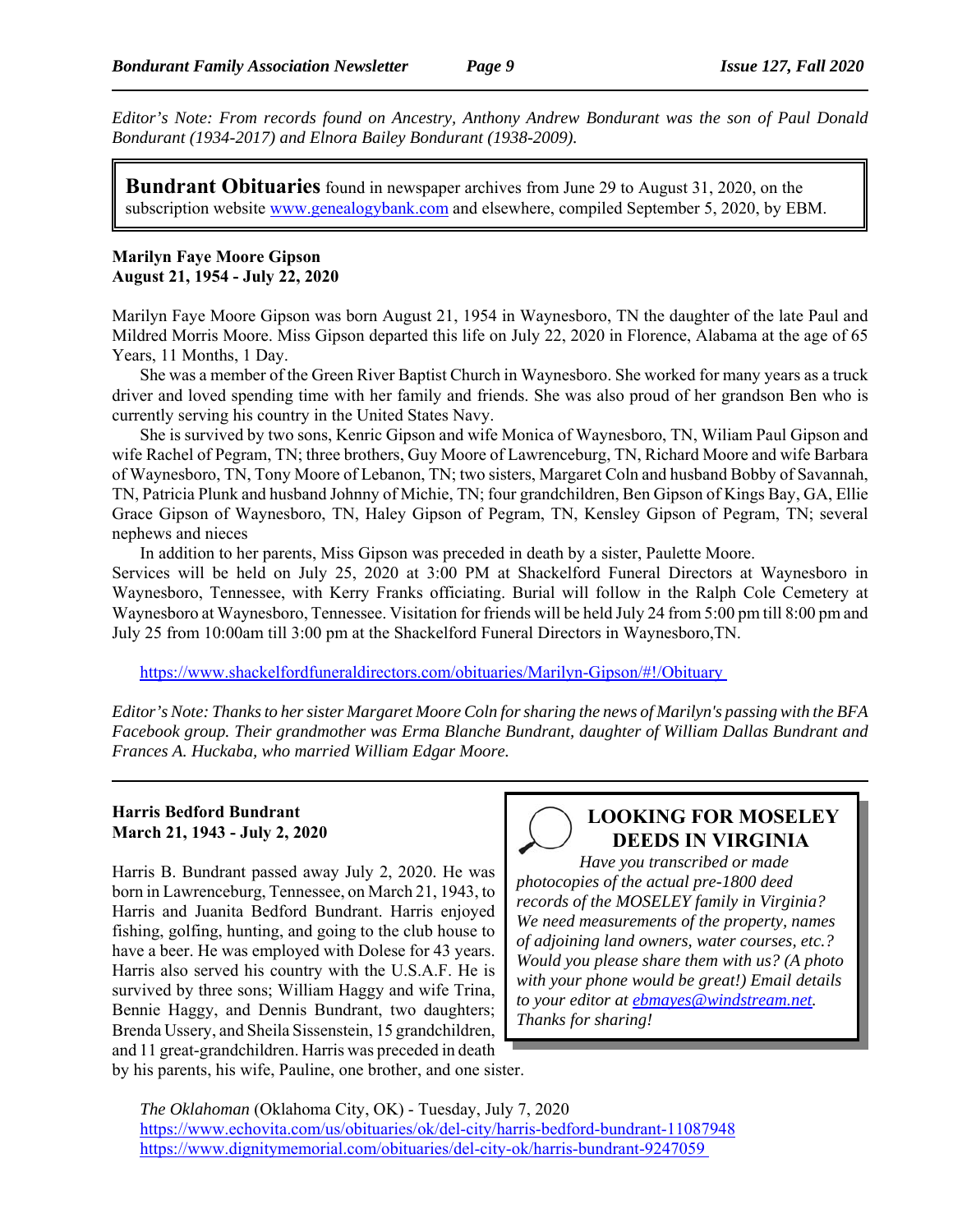**Bundren Obituaries** found in newspaper archives from June 29 to August 31, 2020, on the subscription website www.genealogybank.com and elsewhere, compiled September 5, 2020, by EBM.

#### **A. Lucille Bundren October 4, 1936 - March 6, 2020**

GALESBURG - Mrs. A. Lucille Bundren, 83, of Galesburg, Illinois passed away at 2:25 am, Friday, March 6, 2020 at Aperion Care – North, Galesburg.

Lucille was born October 4, 1936 in Gorin, Missouri, the daughter of Charles and Cleo Sweeney Curfman. She is survived by her brother, Floyd Curfman of Virginia, her friends, Gary and Becky Barton of Galesburg, her granddaughter, Kelly (Claire) Barton, Moline, and two great-grandchildren. Lucille was preceded in death by her parents, her son, Charles James, and her brother, Nelson Curfman.

Lucille worked as a cashier for Eagle's Grocery Store and Kroger Grocery Store for many years. She graduated from Granger High School in 1954. She enjoyed reading and going to dinner with her friends. She especially enjoyed spending time with her grandchildren. Lucille loved taking trips to Missouri and the St. Louis Cardinals baseball team.

Lucille's wishes were to be cremated and scattered at East Linwood Scattering Gardens. Please join the family in celebrating the life of Lucy on Aug. 4, 2020, from 4 to 6 p.m. at the Thomas Legacy Center, located behind Watson Thomas Funeral Home, 1849 N Seminary St., Galesburg. They request you bring your fondest memories of Lucy to share and wear your purple or St. Louis Cardinals attire. Snack foods and drinks will be served.

The *Register-Mail* (Galesburg, IL) - August 2-4, 2020 https://www.watsonthomas.com/obituaries/A-Lucille-Bundren?obId=17549780#/

**Bundrum Obituaries** found in newspaper archives from June 29 to August 31, 2020, on the subscription website www.genealogybank.com and elsewhere, compiled September 5, 2020, by EBM.



#### **Paul Craig Bundrum 28 October 1966 - August 14, 2020**

Mr. Paul Craig Bundrum, 53, of Riverside, Alabama, was unexpectedly called home to be with the Lord on August 14, 2020. Mr. Bundrum loved life and lived it to the fullest every day. He was a long time employee of Honda of North America. He enjoyed fishing, hunting and Alabama Football. Craig never met a stranger. He was preceded in death by his mother, Nancy Ruth Martin Bundrum; his grandparents; and by a daughter, Christinia Annabell Bundrum. He is survived by a daughter, Shelby Reneé Bundrum; son, Logan Martin Bundrum; father,

Dallas LaFayette Bundrum; brother, Scott Bundrum (Kathy); sisters, Sabrina Bundrum Usrey

(Glenn) and Brandy Michelle Bundrum Heindl (Rodney); Niece, Madison Heindl; nephews, Chad Usrey (Rebecca), Jarrod Bundrum (Michelle), Colton Bundrum (Madison) and Chase Heindl; several great-nieces and nephews; and his dog, Buster. He was also survived by his girlfriend, Tabatha Israel; and his former wife, Rhonda Bundrum. A graveside service will be held at 2:00 pm on Sunday, August 16, 2020 at St. Clair Memorial Gardens with Bro. Jon Gillian officiating. The family will receive friends Sunday from 1:00 until 1:45 pm at Usrey Funeral Home, Pell City. Pallbearers will be Jimmy Fisher, Gary Walker, Tracy Sanders, Chad Usrey, Colton Bundrum, Jarrod Bundrum and Chase Heindl. Condolences may be offered online at www.usreyfuneralhome.com. Usrey Funeral Home, Pell City, is in charge of arrangements.

*The Anniston Star* (AL) - Saturday, August 15, 2020 *The Daily Home* (Talladega, AL), Alabama, Saturday, August 15, 2020 https://usreyfuneralhome.com/tribute/details/3201/Paul-Bundrum/